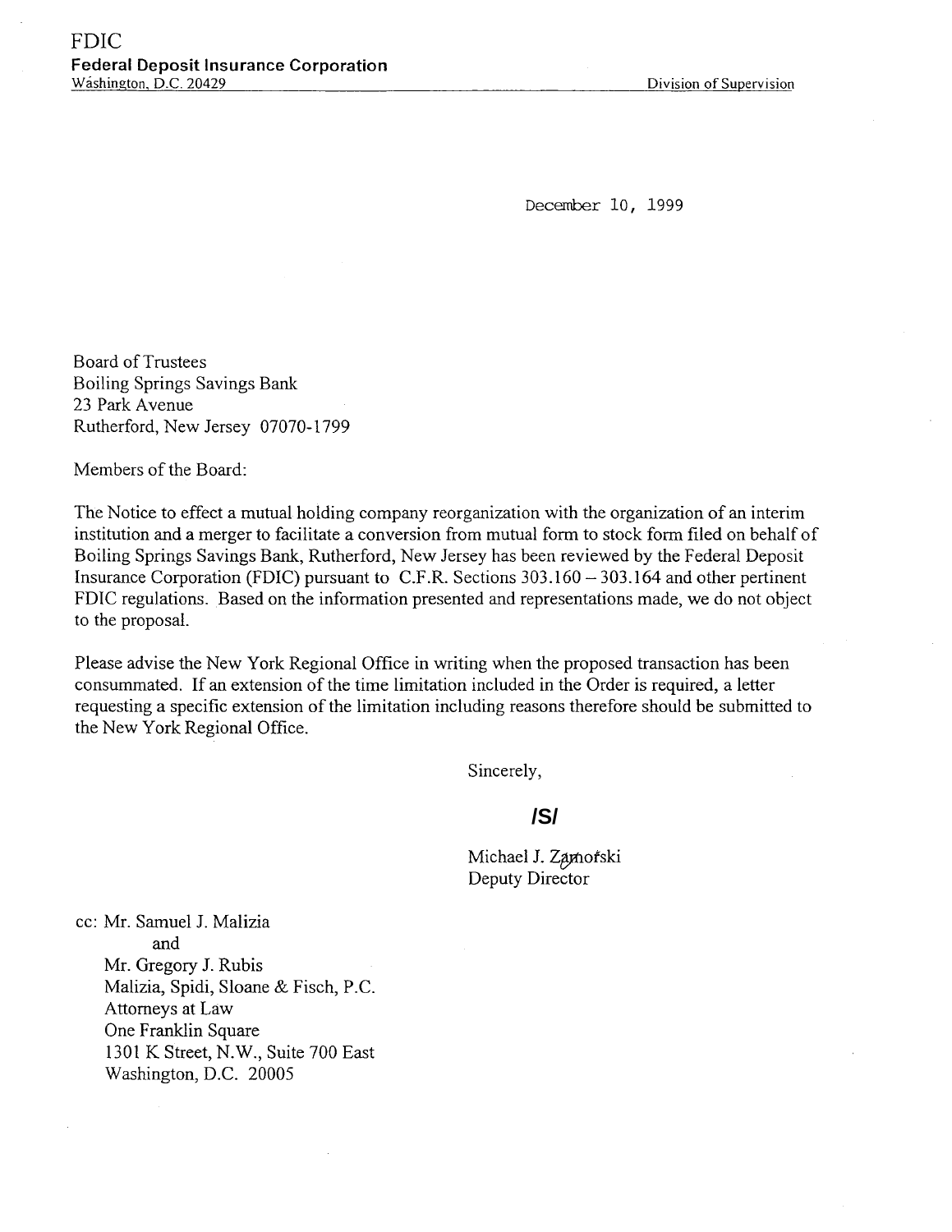# FEDERAL DEPOSIT INSURANCE CORPORATION Boiling Springs Savings Bank Rutherford. Bergen County. New Jersey

#### Application for Consent to Merge

### ORDER AND BASIS FOR CORPORATION APPROVAL

Pursuant to sections 5 and 18(c) and other provisions of the Federal Deposit Insurance Act (the "FDI Act"). an application has been filed on behalf of Boiling Springs Savings Bank. Rutherford, Bergen County, New Jersey ("Mutual Bank"). currently a mutuallyowned. Bank Insurance Fund ("BIF") member state-chartered institution with total resources of \$618.956.000 and total deposits of \$522.772.000 as of March 31. 1999. for the FDIC's consent to merge with Boiling Springs Interim Savings Bank. Rutherford. New Jersey ("Interim Bank"). a proposed new interim savings bank.

This transaction is the result of the Mutual Bank's plan of reorganization which, solely to facilitate this undertaking, includes:

| Step $l$ : | The Mutual Bank will organize the Mutual Holding Company, a New<br>Jersey-chartered mutual savings bank holding company ("Mutual HC").                                                                                                                                                                  |
|------------|---------------------------------------------------------------------------------------------------------------------------------------------------------------------------------------------------------------------------------------------------------------------------------------------------------|
| Step $2$ : | The Mutual HC will organize the Stock Holding Company ("Stock HC")<br>as a wholly-owned subsidiary.                                                                                                                                                                                                     |
| Step $3$ : | The Mutual HC will organize Boiling Springs Interim Savings Bank<br>("Interim Stock Bank") as a wholly-owned New Jersey stock savings bank<br>subsidiary.                                                                                                                                               |
| $Step 4$ : | The Mutual Bank will convert to the capital stock form of organization by<br>exchanging its charter for that of a New Jersey stock savings bank<br>(becoming the "Stock Bank").                                                                                                                         |
| Step 5:    | Interim Stock Bank will merge with and into the Stock Bank with the<br>Stock Bank as the surviving entity, and the Mutual HC will become the<br>owner of 100% of the issued and outstanding stock of the Stock Bank.                                                                                    |
| Step 6:    | The Mutual HC, which at this stage will be the sole stockholder of both<br>the Stock Bank and the Stock HC, will transfer 100% of the stock of the<br>Stock Bank to the Stock HC in a capital contribution to the Stock HC and<br>the Stock Bank will become a wholly-owned subsidiary of the Stock HC. |

Mutual HC and Stock HC will each be capitalized with up to \$1.000.000. Applications for the establishment of Mutual HC and Stock HC have been filed with the Federal Reserve Bank of New York. The resultant bank will operate with the title of Boiling Springs Savings Bank. Rutherford. New Jersey. Following consummation of the merger.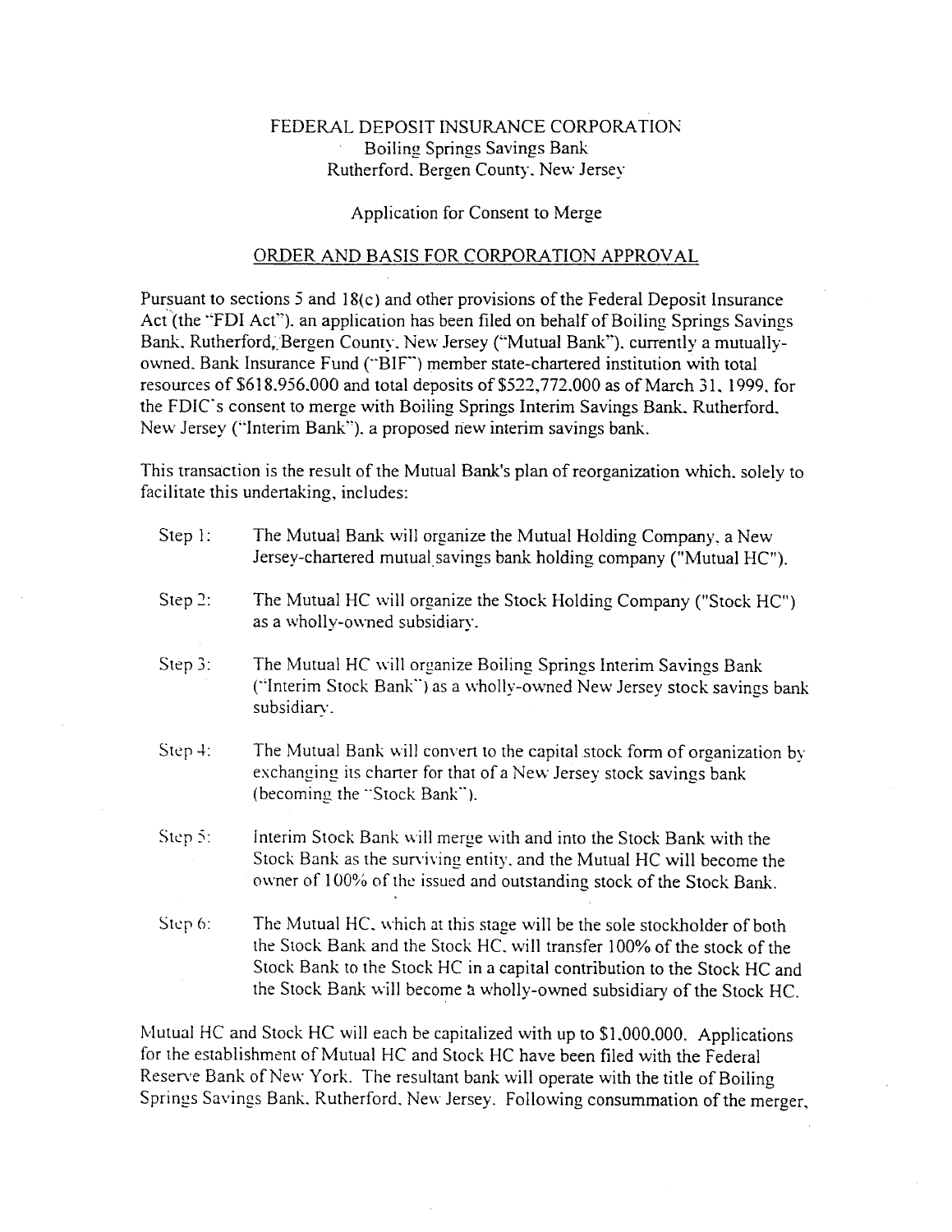the resultant bank will operate the same banking business, with the same management. at the same locations now being served by the Mutual Bank. The proposed transaction, per se, will not alter the competitive structure of banking in the market served by the Mutual Bank. The resultant bank's principal office will be at 23 Park Avenue, Bergen County, Rutherford, New Jersey. Notice of the proposed transaction, in a form approved by the FDIC. has been published pursuant to the FDI Act.

A review of available information, including the Community Reinvestment Act (the "CRA") Statement of the Mutual Bank discloses no inconsistencies with the purposes of the CRA. The resultant institution is expected to continue to meet the credit needs of its entire community, consistent with the safe and sound operation of the institution.

In connection with the applications, the FDIC has taken into consideration the financial and managerial resources and future prospects of the proponent banks and the resultant bank. and the convenience and needs of the community to be served. Having found favorably on all statutory factors and having considered other relevant information, including all reports on the competitive factors furnished by the Comptroller of the Currency. the Board of Governors of the Federal Reserve System, the Office of Thrift Supervision, and the Attorney General of the United States, it is the FDIC's judgement that the applications should be and hereby are approved, subject to the following conditions:

- 1. That the transaction may not be consummated unless the Plan of Reorganization receives prior approval by an affirmative vote of at least a majority of the total votes eligible to be cast by the Mutual Bank's depositors;
- 2. That. unless prior notice is provided to and non-objection is received from the FDIC. no shares of the stock of Boiling Springs Savings Bank shall be sold, transferred or otherwise disposed of, to any persons (including any Employee Stock Ownership Plan) other than Boiling Springs Bancorp. Inc., nor shall Boiling Springs Savings Bank issue any equity securities or any securities that would accord the holder the right to acquire equity securities or that would bestow upon the holder an interest in the retained earnings of the issuer to any persons other than Boiling Springs Bancorp. Inc.;
- 3. That. prior to a sale, transfer or other disposition of any shares of Boiling Springs Bancorp. Inc. by Mutual HC to any person (including any Employee Stock Ownership Plan). or a conversion of the Mutual HC to stock form, Boiling Springs Savings Bank will provide written notification to the FDIC and provide the FDIC with copies of all documents filed with state and federal banking and/or securities regulators in connection with any such sale, transfer, disposition, or conversion;
- 4. That, should any shares of the stock of Boiling Springs Savings Bank or Boiling Springs Bancorp. Inc. be issued to any persons other than the Mutual